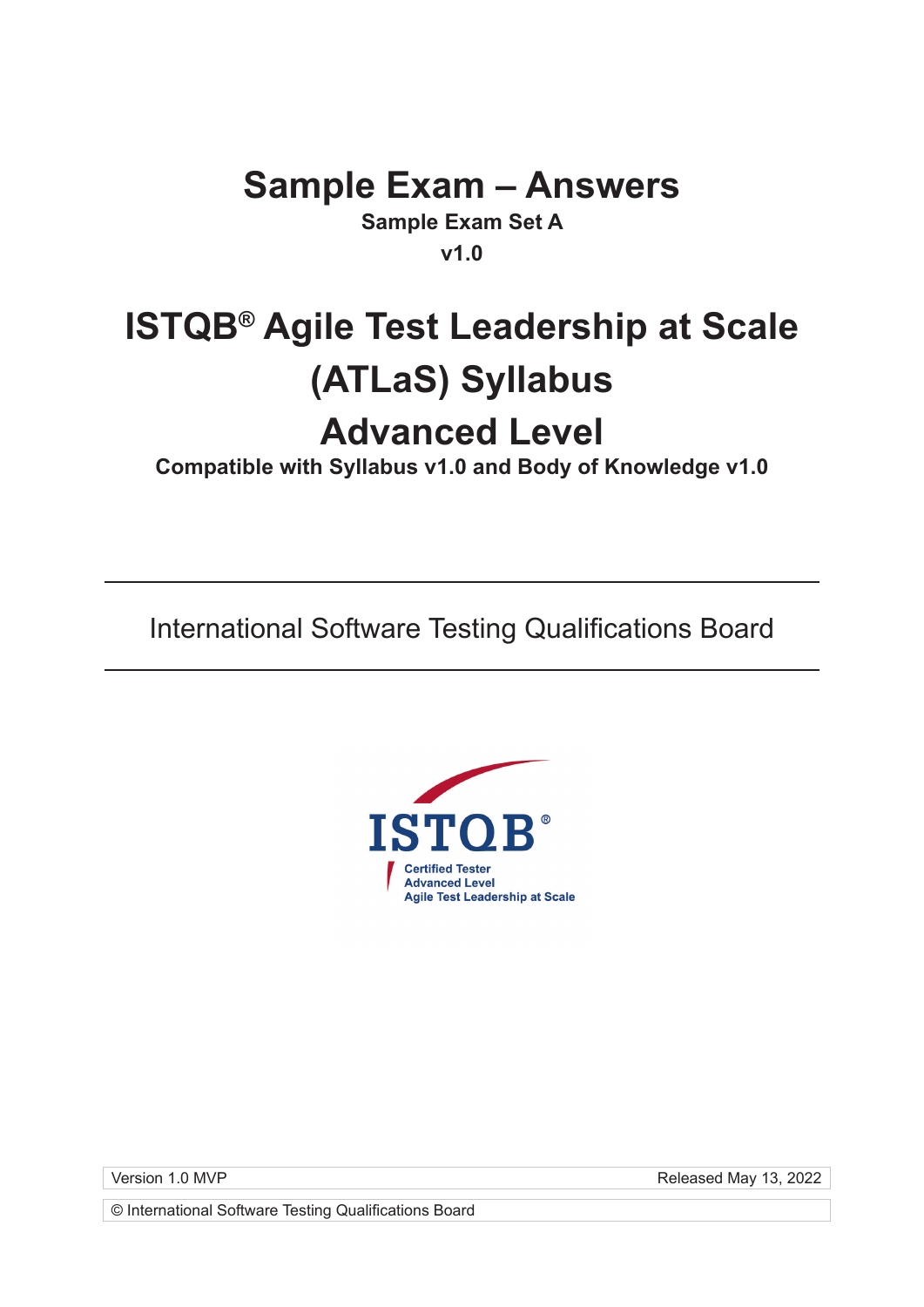

## **Copyright Notice**

Copyright Notice © International Software Testing Qualifications Board (hereinafter called ISTQB®)

ISTQB® is a registered trademark of the International Software Testing Qualifications Board.

Copyright © 2022, Mette Bruhn-Pedersen (Product Owner), Michael Heller, Jean-Luc Cossi, Leanne Howard, Samuel Ouko, Gil Shekel, Loyde Mitchell, and Ilia Kulakov.

All rights reserved. The authors hereby transfer the copyright to the ISTQB®. The authors (as current copyright holders) and ISTQB® (as the future copyright holder) have agreed to the following conditions of use:

Extracts, for non-commercial use, from this document may be copied if the source is acknowledged. Any Accredited Training Provider may use this sample exam in their training course if the authors and the ISTQB® are acknowledged as the source and copyright owners of the sample exam and provided that any advertisement of such a training course is done only after official Accreditation of the training materials has been received from an ISTQB®-recognized Member Board.

Any individual or group of individuals may use this sample exam in articles and books, if the authors and the ISTQB<sup>®</sup> are acknowledged as the source and copyright owners of the sample exam.

Any other use of this sample exam is prohibited without first obtaining the approval in writing from the ISTQB®. Mail to: info@istqb.org

Any ISTQB®-recognized Member Board may translate this sample exam provided they reproduce the abovementioned Copyright Notice in the translated version of the sample exam.

## **Document Responsibility**

The ISTQB® Agile Test Leadership at Scale task force is responsible for this document.

## **Acknowledgments**

This document was produced by a core team from the ISTQB®: Mette Bruhn-Pedersen, Michael Heller, Jean-Luc Cossi, Leanne Howard, Samuel Ouko, Gil Shekel, Loyde Mitchell, and Ilia Kulakov.

The core team thanks the other task force members, the Exam Working Group review team, Member Boards, and other stakeholders for their suggestions and input.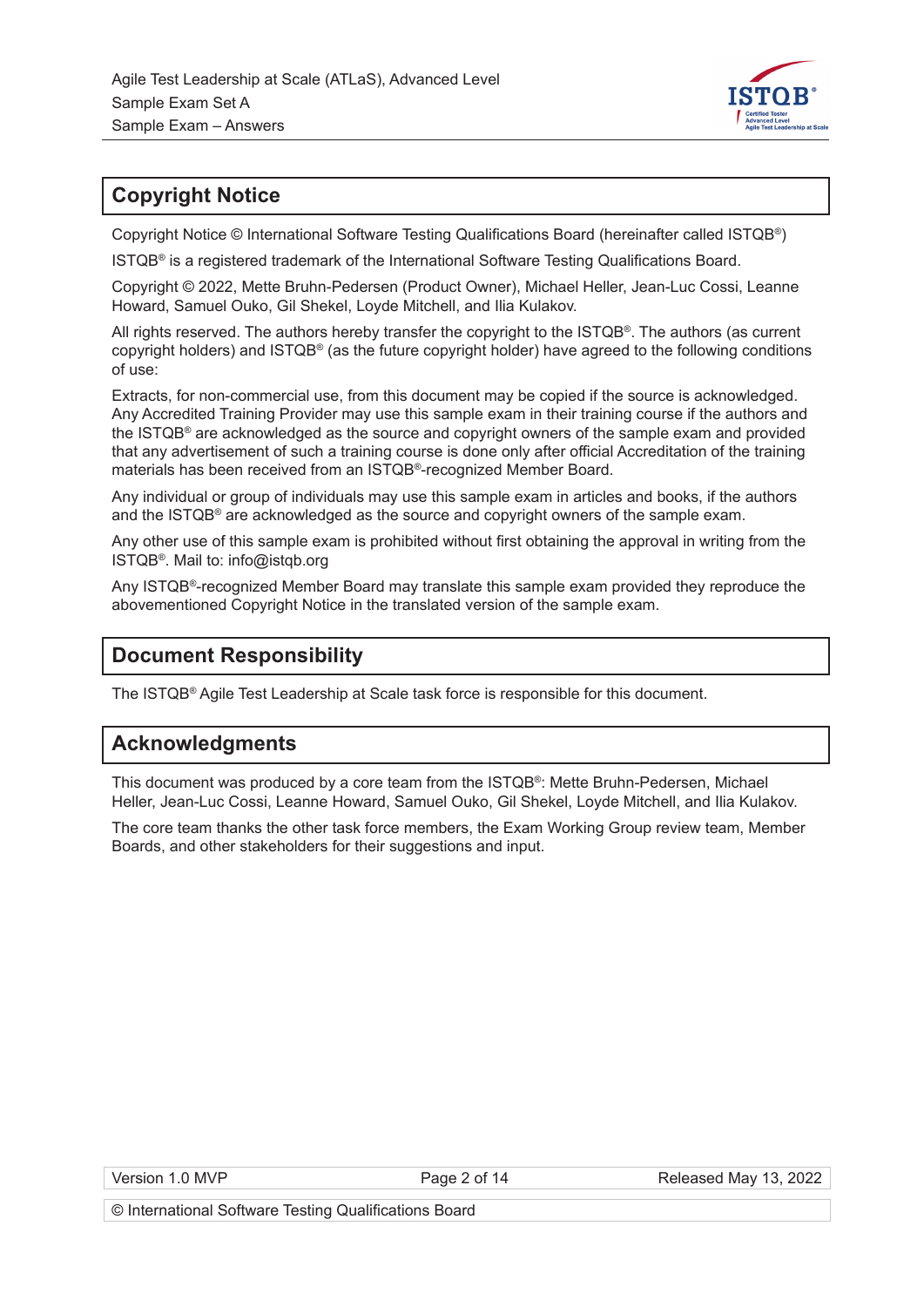

## **Revision History**

| <b>Version</b> | <b>Date</b> | <b>Remarks</b>  |
|----------------|-------------|-----------------|
| ่ v1.⊾         | 2022/05/13  | Release version |

Version 1.0 MVP **Page 3 of 14** Page 3 of 14

© International Software Testing Qualifications Board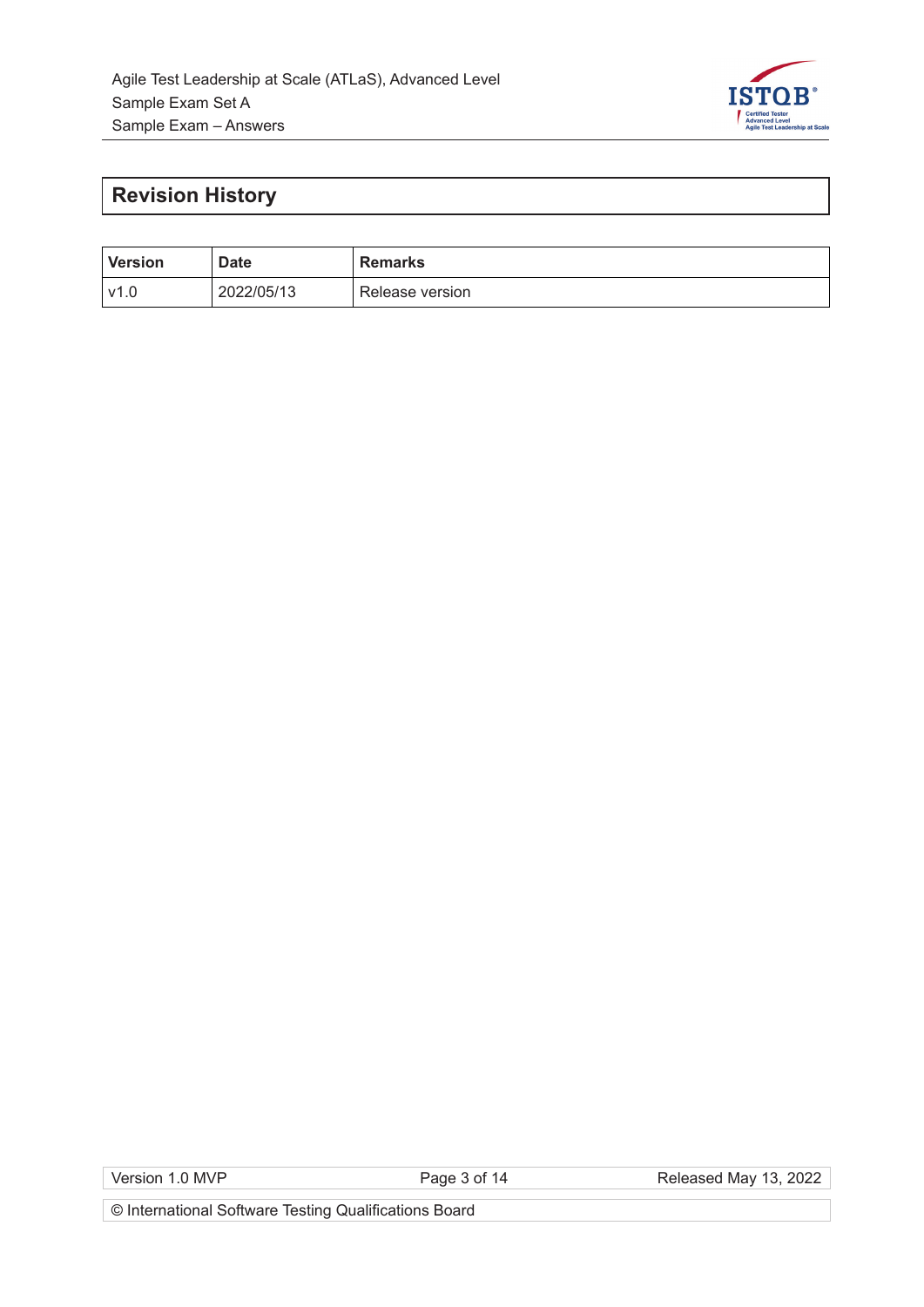

## **Table of Contents**

Page 4 of 14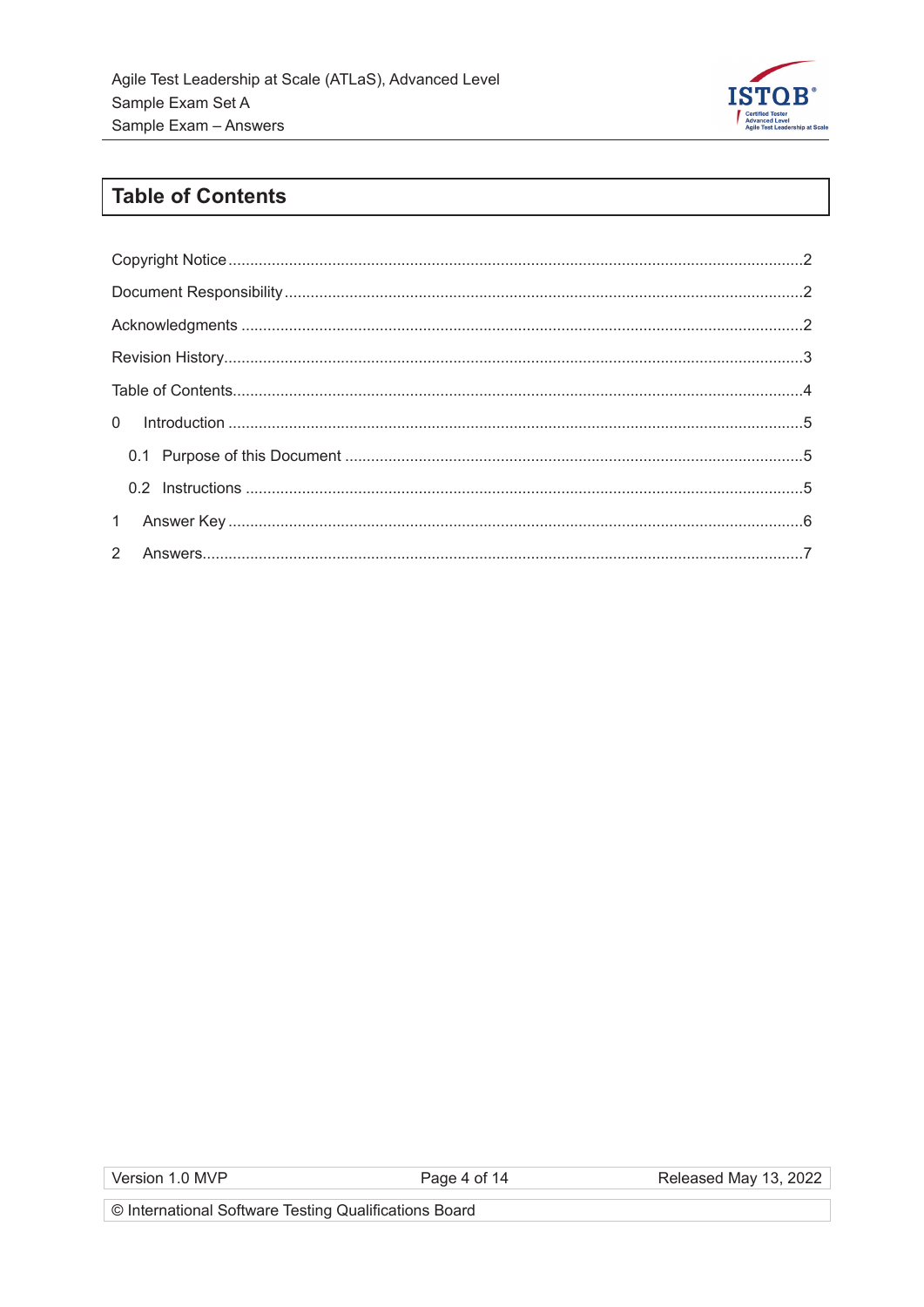

## **0 Introduction**

### 0.1 Purpose of this Document

The example questions and answers and associated justifications in this sample exam have been created by a team of subject matter experts and experienced question writers with the aim of:

- Assisting ISTQB® Member Boards and Exam Boards in their question writing activities
- Providing training providers and exam candidates with examples of exam questions

These questions cannot be used as-is in any official examination.

**Note**, that real exams may include a wide variety of questions, and this sample exam is not intended to include examples of all possible question types, styles or lengths, also this sample exam may both be more difficult or less difficult than any official exam.

#### 0.2 Instructions

In this document you may find:

- Answer Key table, including for each correct answer:
	- K-level, Learning Objective, and Point value
- Answer sets, including for all questions:
	- Correct answer
	- Justification for each response (answer) option
	- K-level, Learning Objective, and Point value
- Additional answer sets, including for all questions (does not apply to all sample exams):
	- Correct answer
	- Justification for each response (answer) option
	- K-level, Learning Objective, and Point value
- *Questions are contained in a separate document*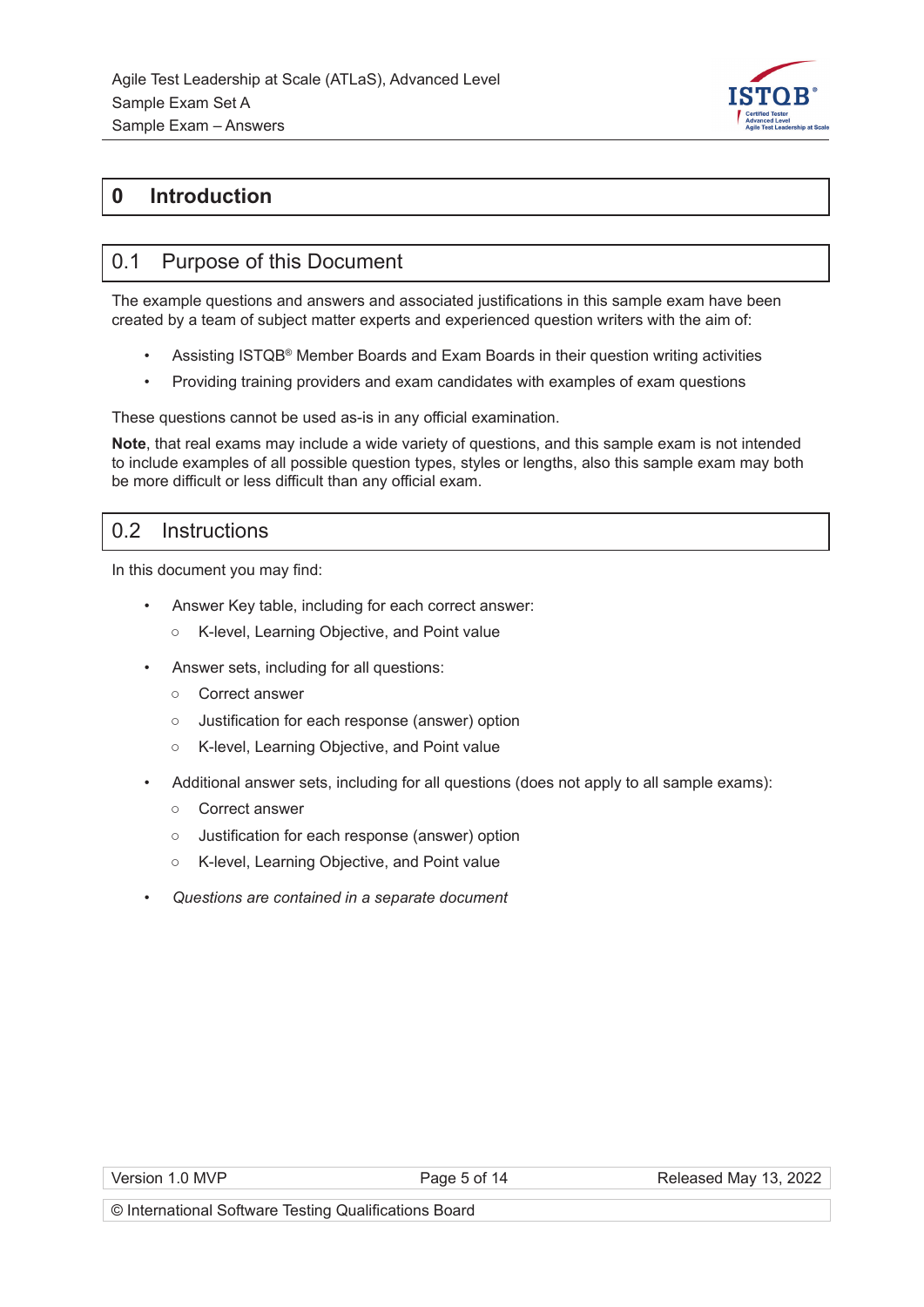

## **1 Answer Key**

| Question<br><b>Number</b><br>(# ) | <b>Correct</b><br><b>Answer</b> | LO          | <b>K-Level</b> | <b>Points</b>  | <b>Question Correct</b><br><b>Number</b><br>(# ) | <b>Answer</b> | LO | K-Le |
|-----------------------------------|---------------------------------|-------------|----------------|----------------|--------------------------------------------------|---------------|----|------|
| $\mathbf{1}$                      | $\mathsf{d}$                    | ATLaS-1.1.1 | K <sub>2</sub> | $\mathbf{1}$   | 21                                               |               |    | K    |
| $\overline{2}$                    | a                               | ATLaS-1.2.1 | K <sub>2</sub> | $\mathbf{1}$   | 22                                               |               |    | K    |
| 3                                 | $\mathbf{C}$                    | ATLaS-2.1.1 | K <sub>2</sub> | $\mathbf{1}$   | 23                                               |               |    | K    |
| $\overline{4}$                    | $\mathbf{C}$                    | ATLaS-2.1.2 | K <sub>3</sub> | $\overline{2}$ | 24                                               |               |    | K    |
| 5                                 | $\mathsf{d}$                    | ATLaS-2.2.1 | K4             | $\overline{2}$ | 25                                               |               |    | K    |
| 6                                 | d                               | ATLaS-3.1.1 | K <sub>3</sub> | $\overline{2}$ | 26                                               |               |    | K    |
| $\overline{7}$                    | $\mathsf{d}$                    | ATLaS-3.1.2 | K <sub>2</sub> | $\mathbf{1}$   | 27                                               |               |    | K    |
| 8                                 | $\mathsf{d}$                    | ATLaS-3.2.1 | K <sub>2</sub> | $\mathbf{1}$   | 28                                               |               |    | K    |
| 9                                 | b,c                             | ATLaS-3.2.2 | K <sub>3</sub> | $\overline{2}$ | 29                                               |               |    | K    |
| 10                                | a                               | ATLaS-1.2.1 | K <sub>2</sub> | $\mathbf{1}$   | 30                                               |               |    | K    |
| 11                                | $\mathsf{b}$                    | ATLaS-2.1.2 | K <sub>3</sub> | $\overline{2}$ | 31                                               |               |    | K    |
| 12                                | b,e                             | ATLaS-2.2.1 | K4             | 3              | 32                                               |               |    | K    |
| 13                                | $\mathsf{d}$                    | ATLaS-3.1.1 | K <sub>3</sub> | $\overline{2}$ | 33                                               |               |    | K    |
| 14                                | a                               | ATLaS-3.2.1 | K <sub>2</sub> | $\mathbf{1}$   | 34                                               |               |    | K    |
| 15                                | a,d                             | ATLaS-3.2.2 | K <sub>3</sub> | $\overline{2}$ | 35                                               |               |    | K    |
| 16                                |                                 |             | K              |                | 36                                               |               |    | K    |
| 17                                |                                 |             | K              |                | 37                                               |               |    | K    |
| 18                                |                                 |             | K.             |                | 38                                               |               |    | K    |
| 19                                |                                 |             | K              |                | 39                                               |               |    | K    |
| 20                                |                                 |             | K              |                | 40                                               |               |    | K    |

| Question<br><b>Number</b><br>$(\#)$ | <b>Correct</b><br><b>Answer</b> | LO | K-Level Points |  |
|-------------------------------------|---------------------------------|----|----------------|--|
| 21                                  |                                 |    | Κ              |  |
| 22                                  |                                 |    | Κ              |  |
| 23                                  |                                 |    | K              |  |
| 24                                  |                                 |    | Κ              |  |
| 25                                  |                                 |    | Κ              |  |
| 26                                  |                                 |    | K              |  |
| 27                                  |                                 |    | Κ              |  |
| 28                                  |                                 |    | Κ              |  |
| 29                                  |                                 |    | Κ              |  |
| 30                                  |                                 |    | Κ              |  |
| 31                                  |                                 |    | Κ              |  |
| 32                                  |                                 |    | Κ              |  |
| 33                                  |                                 |    | Κ              |  |
| 34                                  |                                 |    | Κ              |  |
| 35                                  |                                 |    | Κ              |  |
| 36                                  |                                 |    | K              |  |
| 37                                  |                                 |    | Κ              |  |
| 38                                  |                                 |    | Κ              |  |
| 39                                  |                                 |    | Κ              |  |
| 40                                  |                                 |    | Κ              |  |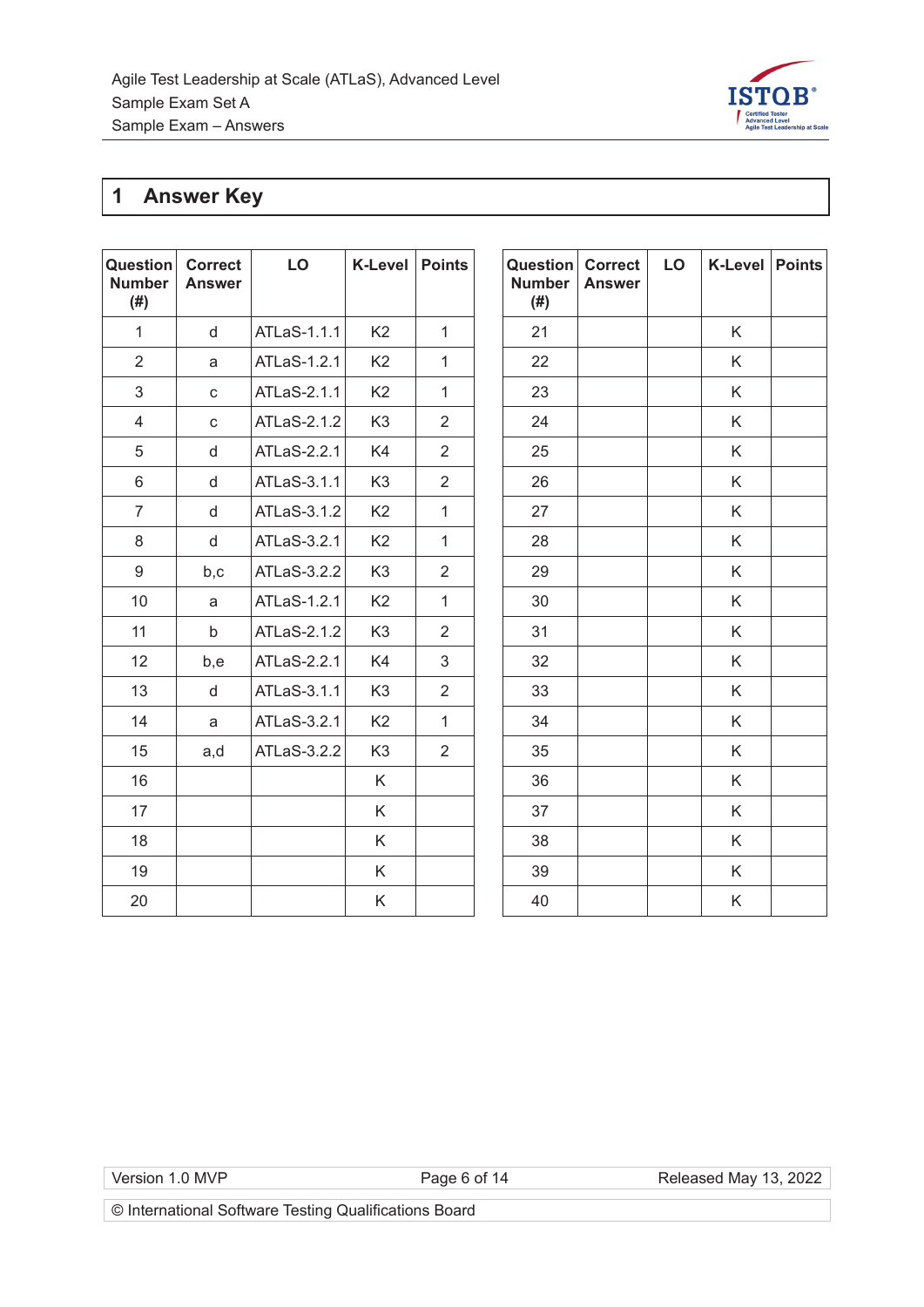

## **2 Answers**

| <b>Question</b><br><b>Number</b><br>(# ) | <b>Correct</b><br><b>Answer</b> | <b>Explanation / Rationale</b>                                                                                                                                                                                                                                                                                                                                                                                                                                                                                                                                                                                                                                                                                                                                     | Learning<br><b>Objective</b><br>(LO) | <b>K-Level</b> | <b>Number</b><br>of Points |
|------------------------------------------|---------------------------------|--------------------------------------------------------------------------------------------------------------------------------------------------------------------------------------------------------------------------------------------------------------------------------------------------------------------------------------------------------------------------------------------------------------------------------------------------------------------------------------------------------------------------------------------------------------------------------------------------------------------------------------------------------------------------------------------------------------------------------------------------------------------|--------------------------------------|----------------|----------------------------|
| $\mathbf{1}$                             | d                               | Incorrect. This is not the BEST<br>a)<br>example. Quality assistance has a<br>broader scope and is shifting the<br>focus from defect detection to defect<br>prevention.<br>b) Incorrect. Quality assistance is enabling<br>the agile teams to do system testing<br>in collaboration and is breaking down<br>testing silos.<br>c) Incorrect. More in line with traditional<br>test management, where a test<br>manager is responsible for test<br>planning.<br>d) Correct. Broader focus than testing<br>and making quality everyone's<br>responsibility.                                                                                                                                                                                                           | ATLaS-1.1.1                          | K <sub>2</sub> | 1                          |
| $\overline{2}$                           | a                               | Correct. Quality coaching is an<br>a)<br>important part of a quality assistance<br>approach, which fosters business<br>agility.<br>Incorrect. Test managers can benefit<br>b)<br>from a collaborative quality approach,<br>but having responsibility for quality<br>and testing as a way to minimize the<br>workload on test managers is not the<br>reason why quality coaching is an<br>important skill.<br>c) Incorrect. Quality coaching is not the<br>same as negotiation.<br>Incorrect. While testers coaching<br>d)<br>developers is certainly one of the<br>behaviors that often provides value, it<br>is not mandatory that dedicated tester<br>roles provide the needed coaching, nor<br>that all built-in quality efforts require<br>tester involvement. | ATLaS-1.2.1                          | K <sub>2</sub> | $\mathbf{1}$               |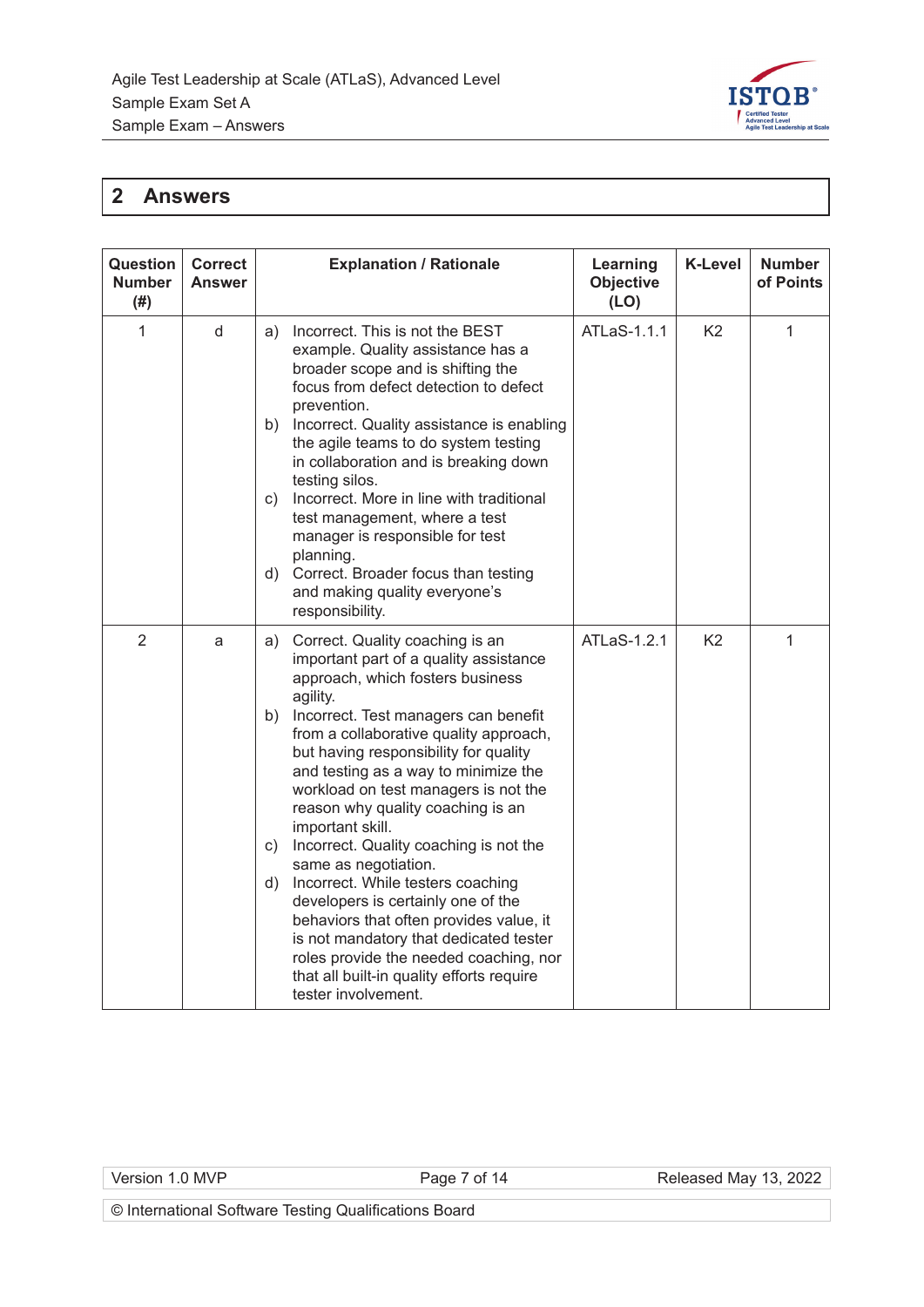

| Question<br><b>Number</b><br>(# ) | <b>Correct</b><br><b>Answer</b> | <b>Explanation / Rationale</b>                                                                                                                                                                                                                                                                                                                                                                                                                                                                                                                                                                                                                                                                                                                                                                                                                                                                                                                                                                | Learning<br><b>Objective</b><br>(LO) | <b>K-Level</b> | <b>Number</b><br>of Points |
|-----------------------------------|---------------------------------|-----------------------------------------------------------------------------------------------------------------------------------------------------------------------------------------------------------------------------------------------------------------------------------------------------------------------------------------------------------------------------------------------------------------------------------------------------------------------------------------------------------------------------------------------------------------------------------------------------------------------------------------------------------------------------------------------------------------------------------------------------------------------------------------------------------------------------------------------------------------------------------------------------------------------------------------------------------------------------------------------|--------------------------------------|----------------|----------------------------|
| 3                                 | С                               | Incorrect. The scenario states that<br>a)<br>the integration between the teams is<br>a problem. Each team focusing on its<br>own process probably would not help.<br>Minimizing delays that stop teams from<br>integrating each other's work can be a<br>long-term solution, though.<br>Incorrect. Having system teams, test<br>b)<br>teams, or integration teams can be<br>necessary or helpful, depending on<br>context. It is not clear, though, that this<br>is the solution in the scenario and a<br>current state value stream should be<br>mapped first.<br>Correct. If integration creates problems,<br>C)<br>teams need to focus on that. As an<br>additional focus, teams should use their<br>time to improve on integration issues,<br>but it is still important to troubleshoot if<br>the current state of a value stream has<br>quality problems.<br>d) Incorrect. The working steps described<br>are part of a development value stream<br>and not an operational value stream. | ATLaS-2.1.1                          | K <sub>2</sub> | 1                          |
| 4                                 | C                               | Incorrect. Defining the product or<br>a)<br>service group to which a value stream<br>belongs is usually done before creating<br>the current situation map.<br>Incorrect. The value stream should be<br>b)<br>analyzed in the current state before<br>setting improvement goals.<br>Correct. The current state needs to<br>C)<br>be analyzed to ensure no steps are<br>missing.<br>Incorrect. There is no indication<br>d)<br>that seeing the working steps of<br>development value streams would<br>make the current state map of the<br>operational value stream any clearer.                                                                                                                                                                                                                                                                                                                                                                                                                | ATLaS-2.1.2                          | K3             | 2                          |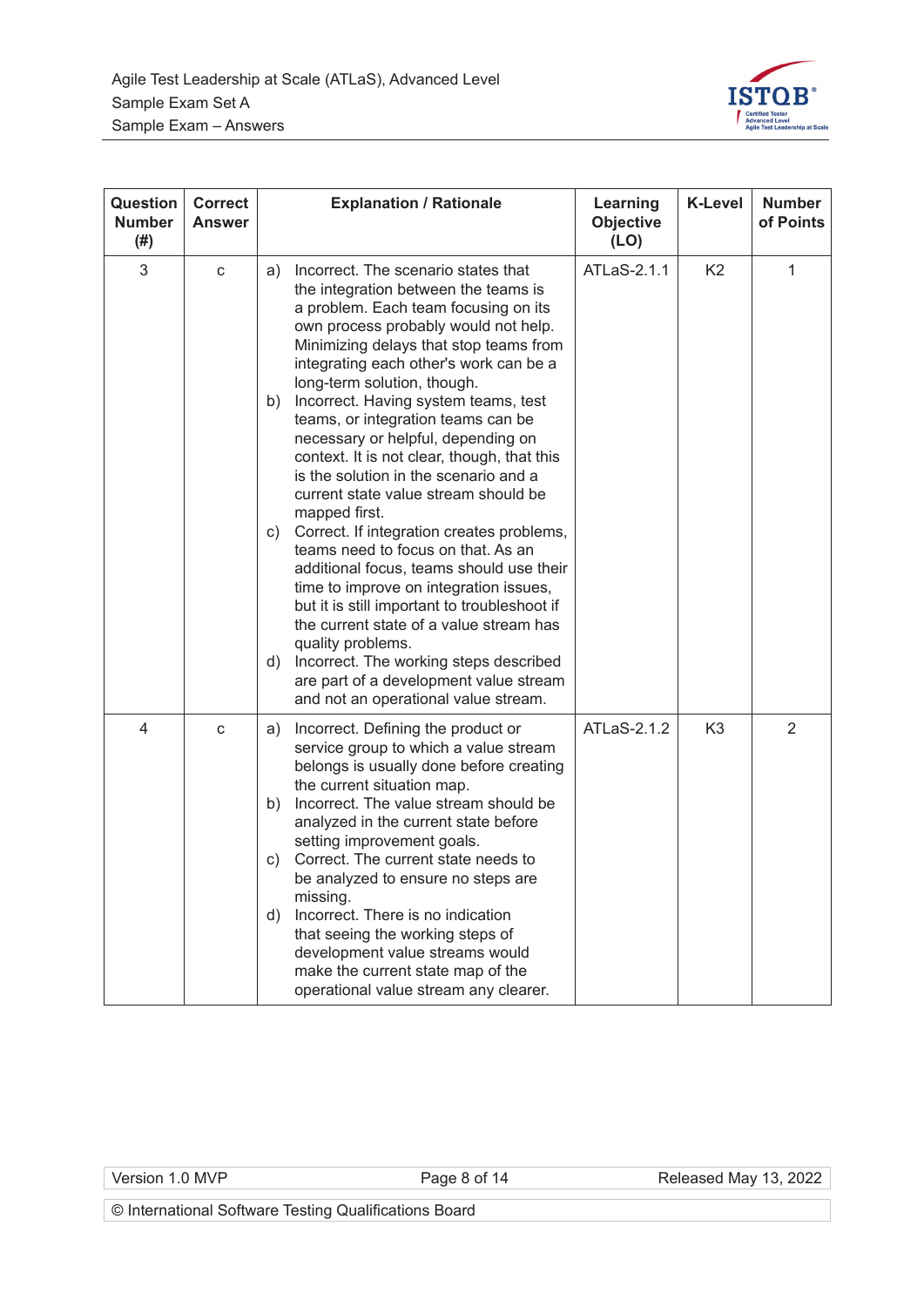

| Question<br><b>Number</b><br>(# ) | <b>Correct</b><br><b>Answer</b> | <b>Explanation / Rationale</b>                                                                                                                                                                                                                                                                                                                                                                                                                                                                                                                                                                                                                                                                                                                 | Learning<br><b>Objective</b><br>(LO) | <b>K-Level</b> | <b>Number</b><br>of Points |
|-----------------------------------|---------------------------------|------------------------------------------------------------------------------------------------------------------------------------------------------------------------------------------------------------------------------------------------------------------------------------------------------------------------------------------------------------------------------------------------------------------------------------------------------------------------------------------------------------------------------------------------------------------------------------------------------------------------------------------------------------------------------------------------------------------------------------------------|--------------------------------------|----------------|----------------------------|
| 5                                 | d                               | Incorrect. The times stated do not<br>a)<br>indicate a lot of wait time, considering<br>the processing that the tester does.<br>Incorrect. The tester has not<br>b)<br>experienced a failure or incident<br>that could indicate defects that<br>unnecessarily need correction.<br>Incorrect. There is no indication of non-<br>C)<br>utilized talent.<br>Correct. Scrolling down a list several<br>d)<br>times could indicate excessive motion.                                                                                                                                                                                                                                                                                                | ATLaS-2.2.1                          | K4             | 2                          |
| 6                                 | d                               | a) Incorrect. It is important that the<br>success criteria are met before<br>proceeding to the Act step and not to<br>simply use the best result obtained in<br>the Do step.<br>Incorrect. This may still not provide<br>b)<br>an optimal solution, depending on the<br>success criteria.<br>Incorrect. This could indeed be a valid<br>C)<br>option, but there could also be a more<br>effective solution covered in the Do<br>strategy.<br>Correct. This is the correct answer<br>d)<br>because the success criteria should<br>always be the determining factor when<br>deciding the next action in the Check<br>step. An optimal solution might be<br>obtained through a complete replan<br>or by simply selecting a different<br>approach. | ATLaS-3.1.1                          | K <sub>3</sub> | 2                          |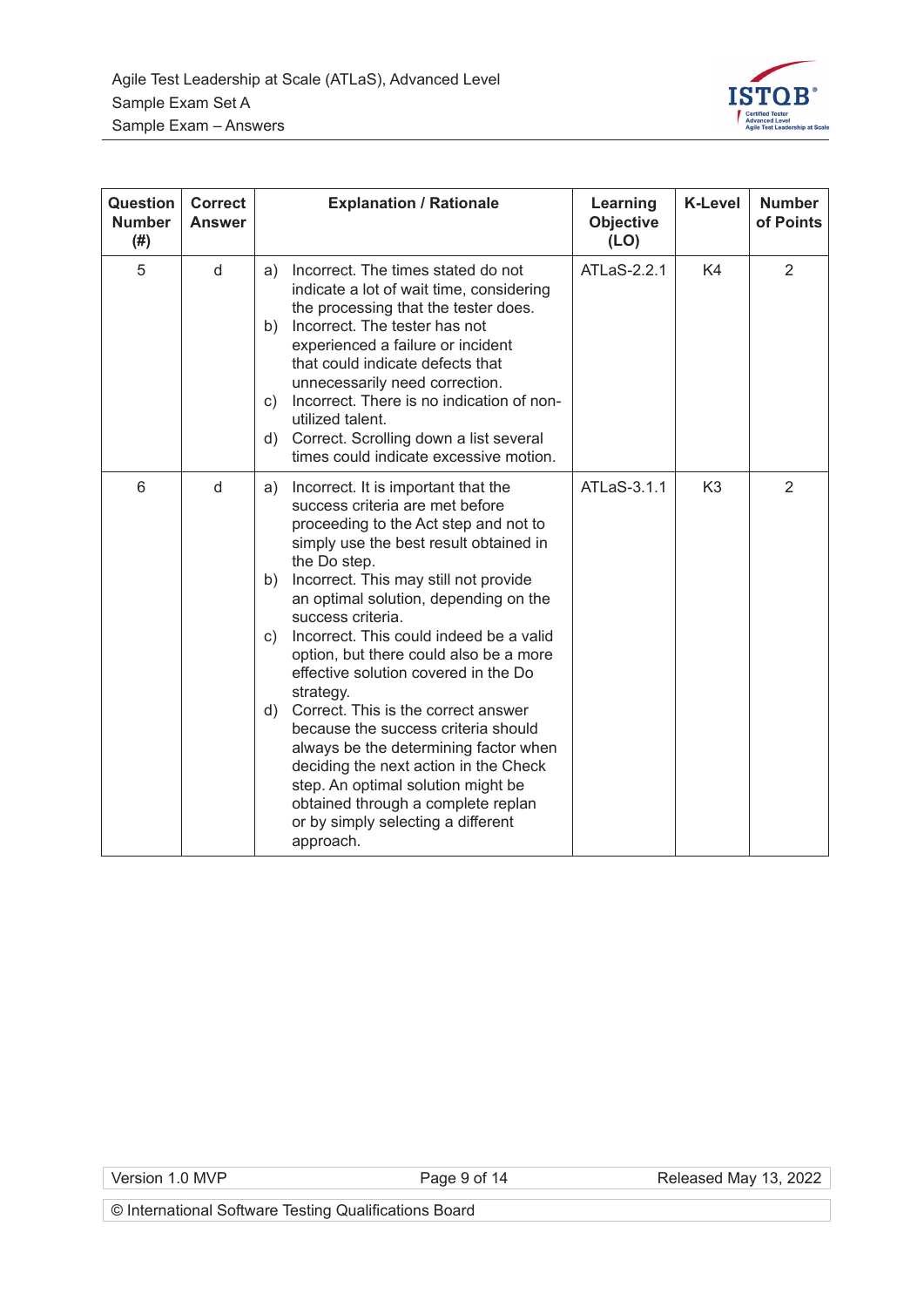

| Question<br><b>Number</b><br>(# ) | <b>Correct</b><br><b>Answer</b> | <b>Explanation / Rationale</b>                                                                                                                                                                                                                                                                                                                                                                                                                                                                                                                                                                                                                                                                                                                                                                                        | Learning<br><b>Objective</b><br>(LO) | <b>K-Level</b> | <b>Number</b><br>of Points |
|-----------------------------------|---------------------------------|-----------------------------------------------------------------------------------------------------------------------------------------------------------------------------------------------------------------------------------------------------------------------------------------------------------------------------------------------------------------------------------------------------------------------------------------------------------------------------------------------------------------------------------------------------------------------------------------------------------------------------------------------------------------------------------------------------------------------------------------------------------------------------------------------------------------------|--------------------------------------|----------------|----------------------------|
| $\overline{7}$                    | d                               | Incorrect. At the signpost findings step,<br>a)<br>the teams make sure that improvement<br>experiments and results are accessible<br>in configuration management systems<br>beyond the team scope.<br>Incorrect. At the realize step, the teams<br>b)<br>write transparent, but just enough,<br>documentation as part of the realization<br>of the improvement experiments.<br>Incorrect. At the Align step the teams<br>C)<br>let a testing community of practice<br>know about and give feedback to<br>improvement efforts.<br>Correct. This is done at the Act step<br>d)<br>and not at the Do step. Here the team<br>generates conclusions from the actions<br>devised during the Plan and executed<br>at the Do step. Primarily, this step is<br>about what has to be changed in ways<br>of working from now on. | ATLaS-3.1.2                          | K <sub>2</sub> | 1                          |
| 8                                 | d                               | Incorrect. Root cause analysis is a<br>a)<br>useful process for understanding and<br>solving a problem and you start by<br>figuring out what negative events are<br>occurring. Understanding technical<br>systems is important in systems<br>thinking.<br>Incorrect. Five Whys (5 whys) is a<br>b)<br>problem-solving method that explores<br>the underlying cause and effect of<br>particular problems. The primary goal is<br>to determine the root cause of a defect<br>or a problem by successively asking the<br>question "Why?".<br>Incorrect. Basic root cause analysis<br>C)<br>techniques in lean include 5 whys,<br>Pareto charts, and fishbone diagrams.<br>Correct. To establish new test<br>d)<br>environments before even knowing<br>what the problem is can be seen as<br>waste.                       | ATLaS-3.2.1                          | K <sub>2</sub> | 1                          |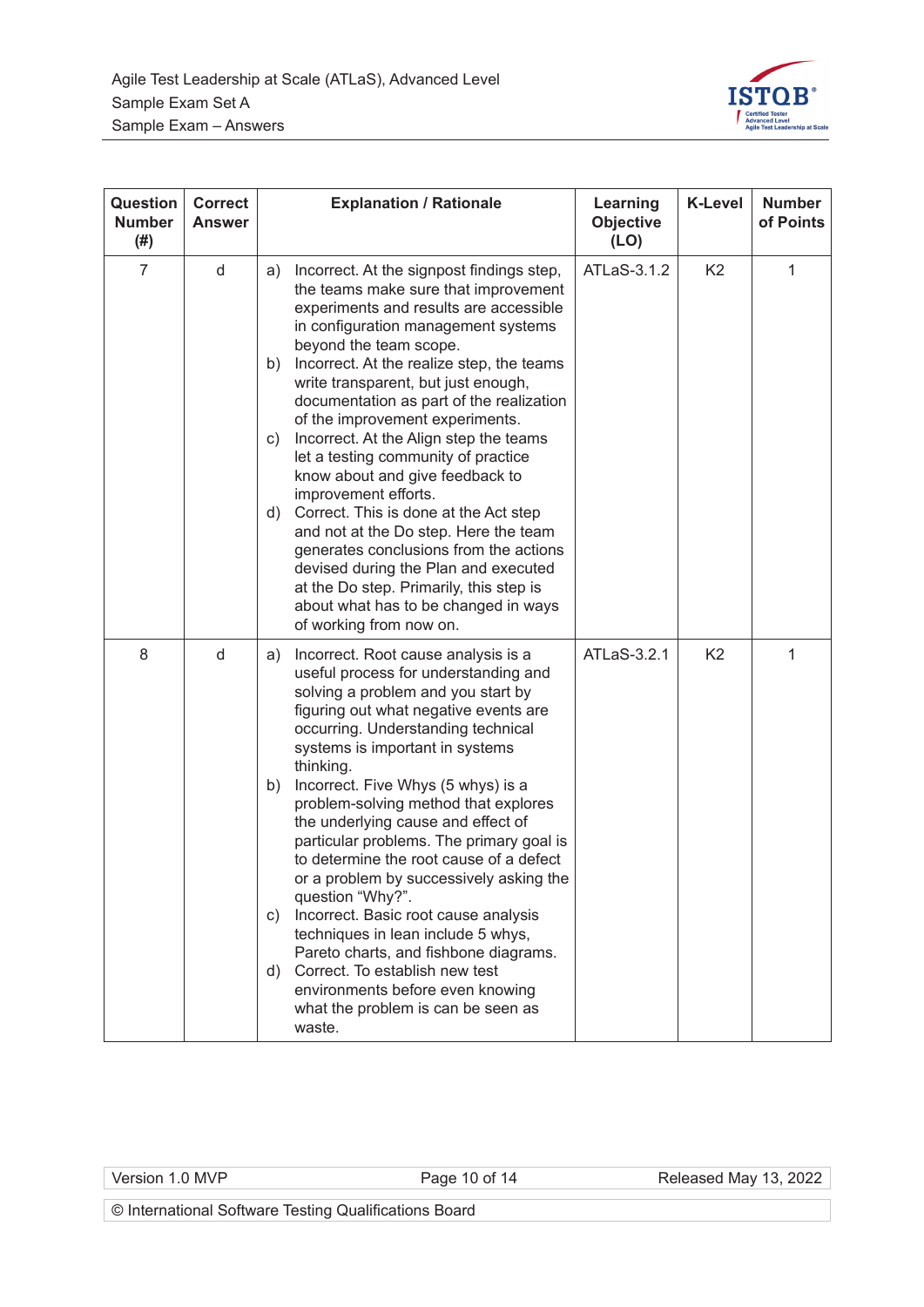

| Question<br><b>Number</b><br>(# ) | <b>Correct</b><br><b>Answer</b> | <b>Explanation / Rationale</b>                                                                                                                                                                                                                                                                                                                                                                                                                                                                                                                                                                                                                                                                                                                                 | Learning<br><b>Objective</b><br>(LO) | <b>K-Level</b> | <b>Number</b><br>of Points |
|-----------------------------------|---------------------------------|----------------------------------------------------------------------------------------------------------------------------------------------------------------------------------------------------------------------------------------------------------------------------------------------------------------------------------------------------------------------------------------------------------------------------------------------------------------------------------------------------------------------------------------------------------------------------------------------------------------------------------------------------------------------------------------------------------------------------------------------------------------|--------------------------------------|----------------|----------------------------|
| 9                                 | b,c                             | Incorrect. Adding a number of<br>a)<br>complaints for a certain month will not<br>improve the diagram.<br>b) Correct. It is unclear why "random<br>test coverage" should raise "product<br>quality."<br>c) Correct. It is helpful to choose nouns<br>in the more positive sense, so that the                                                                                                                                                                                                                                                                                                                                                                                                                                                                   | ATLaS-3.2.2                          | K <sub>3</sub> | 2                          |
|                                   |                                 | concept of decreasing or raising the<br>variable is clearer.<br>d) Incorrect. That good product quality<br>helps to avoid customer complaints is<br>causal.<br>Incorrect. Loops with an even number<br>e)<br>of minus signs are balancing loops.                                                                                                                                                                                                                                                                                                                                                                                                                                                                                                               |                                      |                |                            |
| 10                                | a                               | Correct. Coaching leaders can help<br>a)<br>identify structural problems which is<br>the responsibility of leaders to handle.<br>It is therefore a good example of a skill<br>required for quality assistance across<br>the organization.<br>Incorrect. Delivery optimization from a<br>b)<br>retrospective is at the team level not<br>organizational level. Plus facilitation is<br>not a key skill for culture and mindset<br>change across the organization.<br>Incorrect. Pairing within teams is not an<br>C)<br>organizational change, but training at<br>team level.<br>Incorrect. Eliminating waste once is<br>d)<br>probably not resulting in a change in<br>mindset and culture. It would need to<br>be done continuously over a period of<br>time. | ATLaS-1.2.1                          | K <sub>2</sub> | 1                          |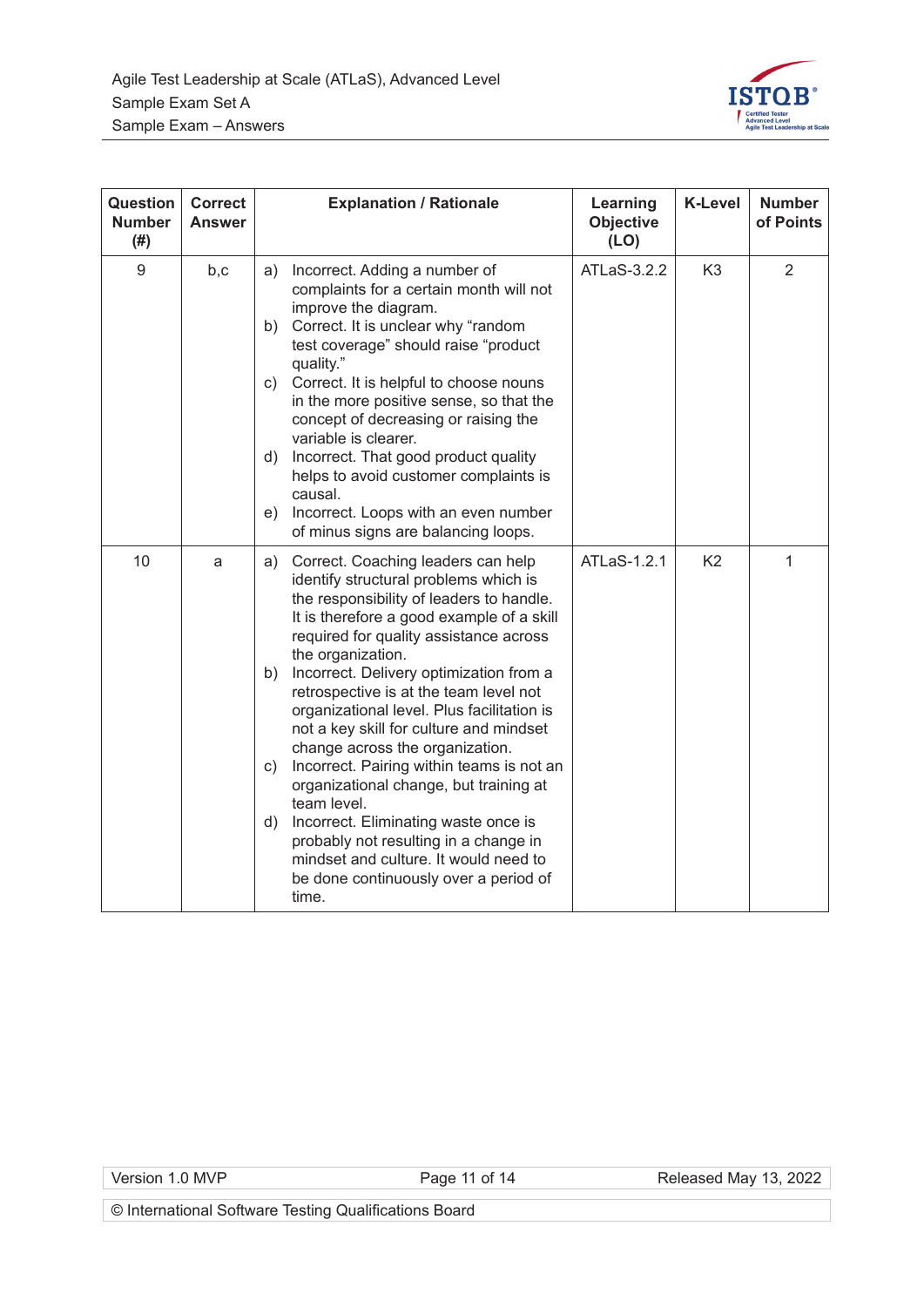

| <b>Question</b><br><b>Number</b><br>(# ) | <b>Correct</b><br><b>Answer</b> | <b>Explanation / Rationale</b>                                                                                                                                                                                                                                                                                                                                                                                                                                                                                                                                                                                                                                                                                                                                                                                                                                                                                                                                                                                                                                                                                                                                                                                                                        | Learning<br><b>Objective</b><br>(LO) | <b>K-Level</b> | <b>Number</b><br>of Points |
|------------------------------------------|---------------------------------|-------------------------------------------------------------------------------------------------------------------------------------------------------------------------------------------------------------------------------------------------------------------------------------------------------------------------------------------------------------------------------------------------------------------------------------------------------------------------------------------------------------------------------------------------------------------------------------------------------------------------------------------------------------------------------------------------------------------------------------------------------------------------------------------------------------------------------------------------------------------------------------------------------------------------------------------------------------------------------------------------------------------------------------------------------------------------------------------------------------------------------------------------------------------------------------------------------------------------------------------------------|--------------------------------------|----------------|----------------------------|
| 11                                       | b                               | Incorrect. There is no indication that<br>a)<br>orders requested by management<br>impact collaboration between the<br>operational and development value<br>streams which is the reason for the<br>value stream mapping exercise.<br>Correct. Knowing the numbers of<br>b)<br>open requests per working step might<br>indicate bottlenecks for the operational<br>value stream and where the agile test<br>team can improve their support.<br>Incorrect. The non-value adding step is<br>C)<br>not directly related to how the agile test<br>team is supporting their colleagues.<br>Incorrect. Most likely details about the<br>d)<br>build process of the development value<br>stream are irrelevant for the operational<br>value stream.                                                                                                                                                                                                                                                                                                                                                                                                                                                                                                            | ATLaS-2.1.2                          | K <sub>3</sub> | 2                          |
| 12                                       | b,e                             | Incorrect. Recommending a factor for<br>a)<br>all steps does not consider where the<br>problems are located. Furthermore,<br>decreasing processing time by 30% may<br>be very hard to achieve in some of the<br>working steps and it will probably result in<br>a lower improvement of the flow efficiency<br>than several of the other options.<br>Correct. This will result in a significant<br>b)<br>decrease in the lead time since the<br>security department is no longer a<br>bottleneck and the processing time<br>related to approvals are not really value-<br>adding from a customer perspective.<br>Incorrect. They are different kinds of<br>C)<br>activities in different environments with<br>different people performing the steps,<br>so they cannot just be combined.<br>Incorrect. Although increasing the<br>d)<br>quality of the work performed is<br>normally a good thing, because this is<br>a non-value-adding but needed activity<br>at best and the goal of the increase is<br>insignificant compared to some of the<br>other goals, it would be better to find a<br>way to remove the step.<br>Correct. If the business team could start<br>e)<br>acceptance test earlier then that would<br>improve the flow efficiency. | ATLaS-2.2.1                          | K4             | 3                          |

Version 1.0 MVP **Page 12 of 14** Released May 13, 2022

© International Software Testing Qualifications Board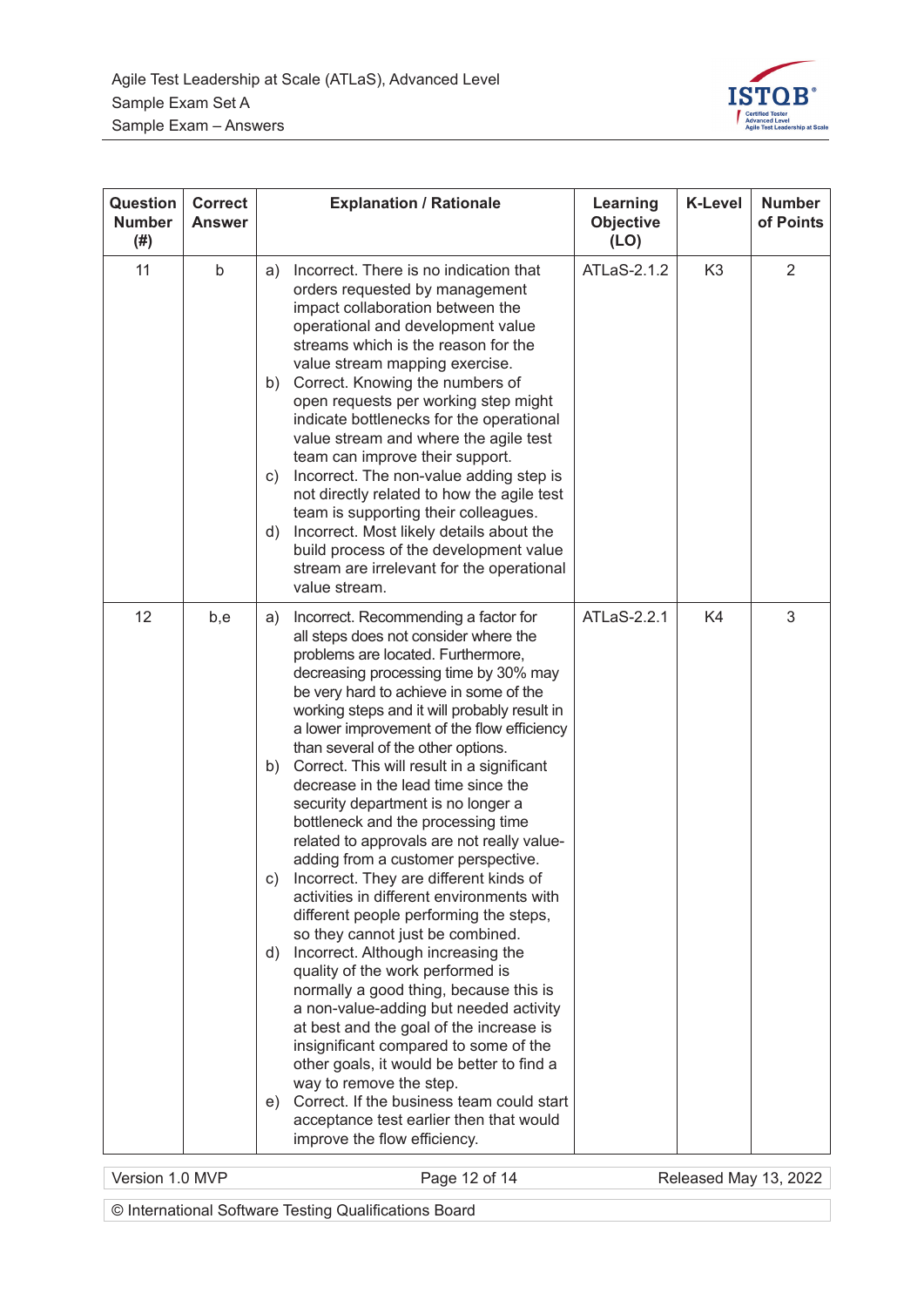

| <b>Question</b><br><b>Number</b><br>(# ) | <b>Correct</b><br><b>Answer</b> | <b>Explanation / Rationale</b>                                                                                                                                                                                                                                                                                                                                                                                                                                                                                                                                                                                                                                                                                                                                                  | Learning<br><b>Objective</b><br>(LO) | <b>K-Level</b> | <b>Number</b><br>of Points |
|------------------------------------------|---------------------------------|---------------------------------------------------------------------------------------------------------------------------------------------------------------------------------------------------------------------------------------------------------------------------------------------------------------------------------------------------------------------------------------------------------------------------------------------------------------------------------------------------------------------------------------------------------------------------------------------------------------------------------------------------------------------------------------------------------------------------------------------------------------------------------|--------------------------------------|----------------|----------------------------|
| 13                                       | d                               | Incorrect. The group is jumping to the<br>a)<br>Do step (solution execution) without<br>having validated their understanding of<br>the problem with the people who are<br>supposed to not have understood the<br>needs.<br>Incorrect. Updating current processes<br>b)<br>is part of the Act step and is performed<br>after the Do and Check steps.<br>Incorrect. This has nothing to do<br>C)<br>with process improvement to avoid<br>the same problem in the future. It is<br>preparation for addressing the current<br>sales problem.<br>Correct. The Plan step is not<br>d)<br>completed because the people who are<br>supposedly part of the problem have<br>not been involved in identifying and<br>discussing what the real problem is.                                  | ATLaS-3.1.1                          | K <sub>3</sub> | 2                          |
| 14                                       | a                               | Correct. Systems thinking can help to<br>a)<br>identify test management practices that<br>are only locally optimized.<br>Incorrect. It is expected that an agile<br>b)<br>test leader has the authority to help<br>solve such problems. If the agile test<br>leader is not able to help people or if<br>the problem justifies it, it is also okay<br>to escalate problems to senior/top<br>management.<br>Incorrect. While the Five Whys can<br>c)<br>help understand core problems with<br>test automation, it is not the best<br>technique for determining the number<br>of developers needed to support test<br>automation.<br>Incorrect. Systems thinking can<br>d)<br>address technical systems. And quality<br>assistance as an approach includes<br>technical solutions. | ATLaS-3.2.1                          | K <sub>2</sub> | 1                          |